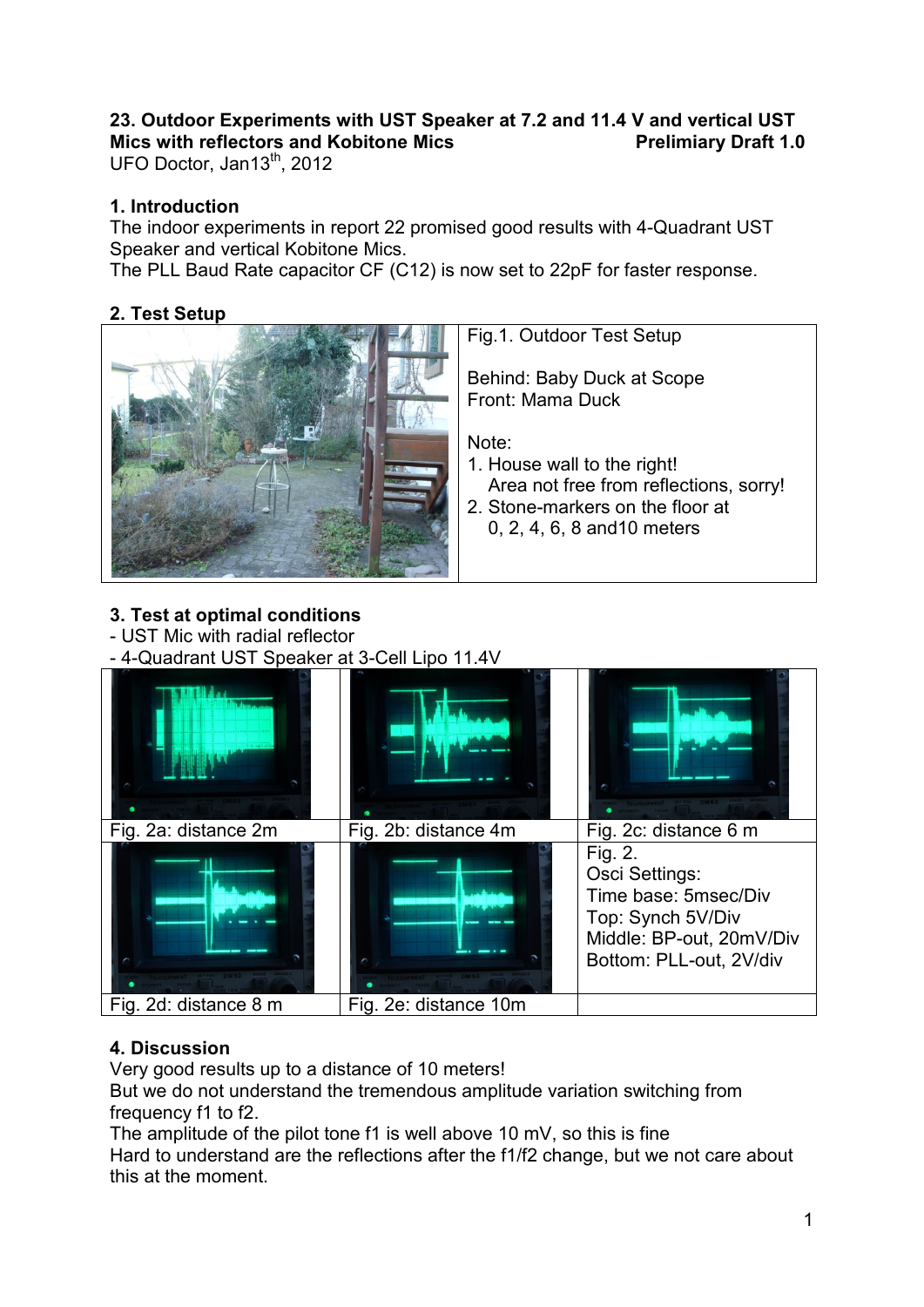## **5. Test at lower acoustic power conditions**

- UST Mic with radial reflector

- 4-Quadrant UST Speaker at 2-Cell Lipo 7.2 V



## **6. Discussion**

Very good results up to a distance of 8 meters Unclear results (Fig. 3e) at a distance of 10 m (false triggering?) The amplitude of the pilot tone f1 is well above 3 mV, so this is fine

# **7. Test with Kobitone Mics at high acoustic power**

### - Kobitone Mic upwards

- 4-Quadrant UST Speaker at 3-Cell Lipo 11.4 V,



## **8. Discussion**

Very good results up to a distance of 8 meters

Unclear results (Fig. 4e) at a distance of 10 m (false triggering?)

The amplitude of the pilot tone f1 is well above 10 mV, so this is fine